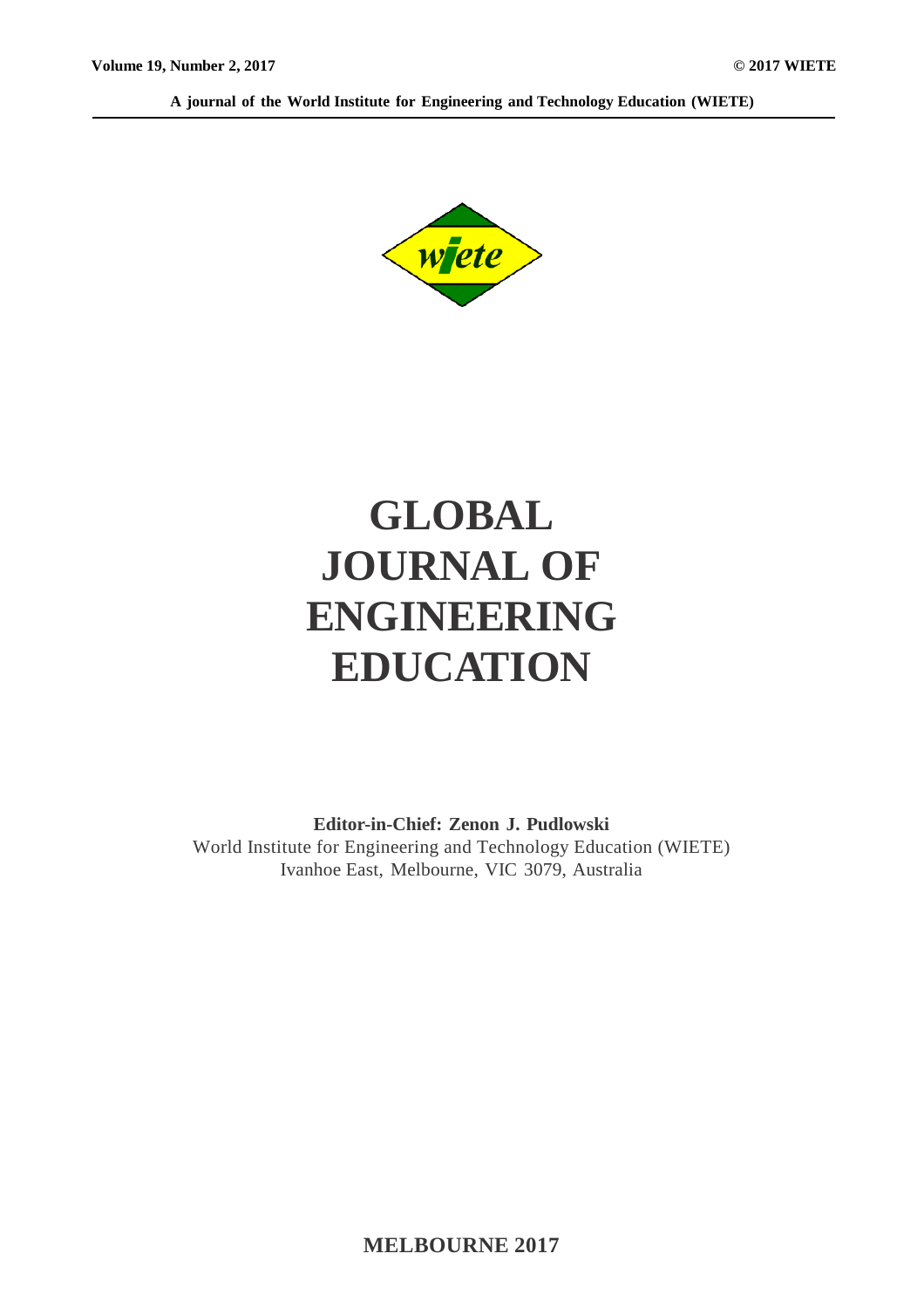#### **WIETE Partners**



Association of Taiwan Engineering Education and Management (ATEEM) Taipei, Taiwan



Technological Education Institute of Piraeus Piraeus-Athens, Greece



Commonwealth Science and Technology Academy for Research (C-STAR) Chennai, India



UNIVERSITY OF BOTSWANA University of Botswana Gaborone, Botswana



Faculty of Architecture Slovak University of Technology in Bratislava Bratislava, Slovakia



Polytechnic Institute of New York University New York, USA

Published by:

World Institute for Engineering and Technology Education (WIETE) 141 The Boulevard, Ivanhoe East, Melbourne, VIC 3079, Australia

E-mail: info@wiete.com.au Internet: http://www.wiete.com.au

**© 2017 WIETE**

ISSN 1328-3154

Articles published in the *Global Journal of Engineering Education* (GJEE) have undergone a formal process of peer review by international referees.

This Journal is copyright. Apart from any fair dealing for the purpose of private study, research, criticism or review as permitted under the Copyright Act, no part may be reproduced by any process without the written permission of the publisher.

*Responsibility for the contents of these articles rests upon the authors and not the publisher. Data presented and conclusions developed by the authors are for information only and are not intended for use without independent substantiating investigations on the part of the potential user.*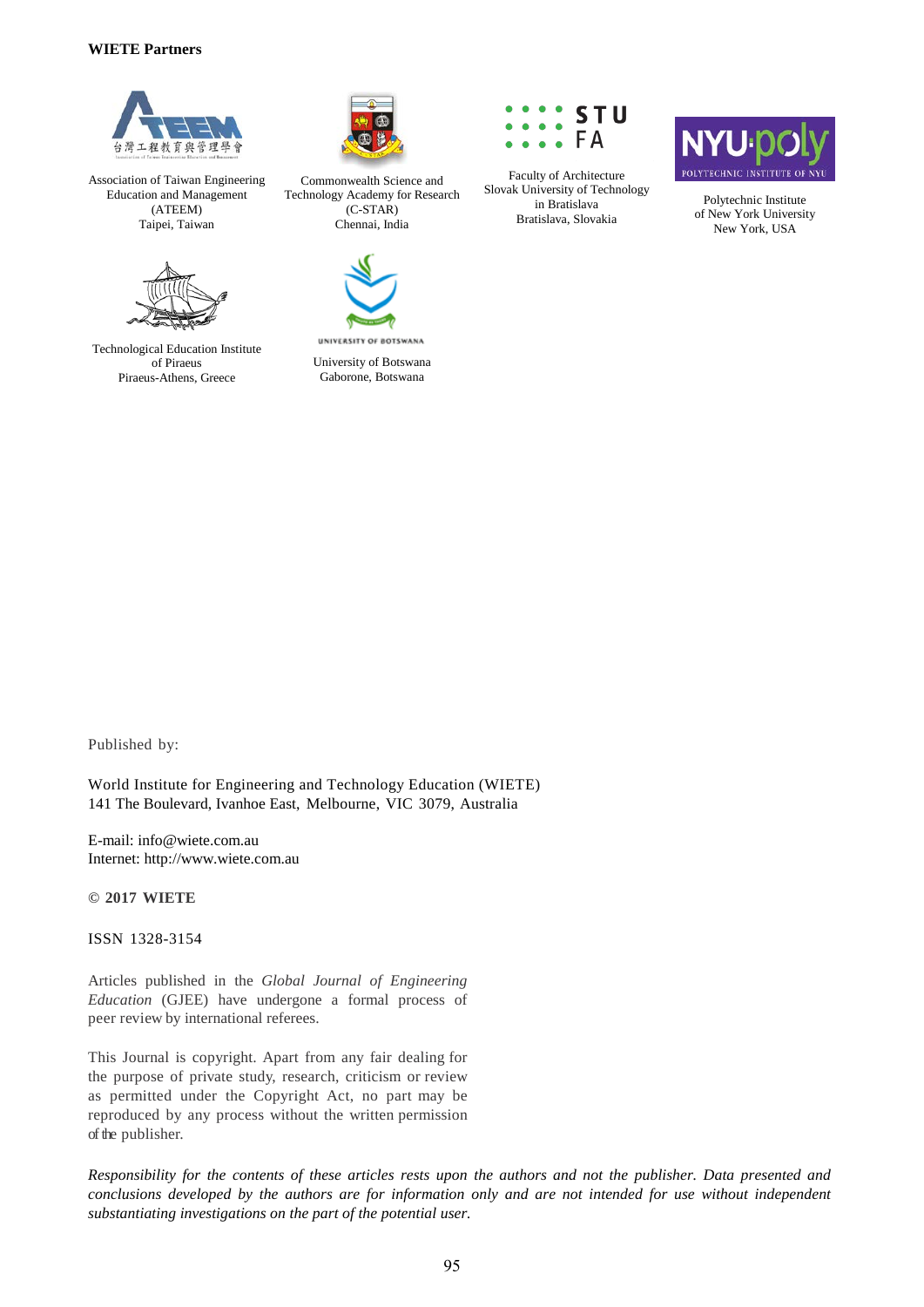### **Global Journal of Engineering Education**

EDITOR-IN-CHIEF

| Prof. Zenon J. Pudlowski                                                                                                                                                                                                                                                                                                                                                                                                                                                     | World Institute for Engineering and Technology Education (WIETE)<br>141 The Boulevard, Ivanhoe East, Melbourne, VIC 3079, Australia<br>Tel/Fax: +61 3 94994339, E-mail: zenon.pudlowski@wiete.com.au<br>Internet: http://www.wiete.com.au                                                                                                                                                                                                                                                                                                                                                                                                                                                                                                                                                                                                                                                                                                                                                                                            |
|------------------------------------------------------------------------------------------------------------------------------------------------------------------------------------------------------------------------------------------------------------------------------------------------------------------------------------------------------------------------------------------------------------------------------------------------------------------------------|--------------------------------------------------------------------------------------------------------------------------------------------------------------------------------------------------------------------------------------------------------------------------------------------------------------------------------------------------------------------------------------------------------------------------------------------------------------------------------------------------------------------------------------------------------------------------------------------------------------------------------------------------------------------------------------------------------------------------------------------------------------------------------------------------------------------------------------------------------------------------------------------------------------------------------------------------------------------------------------------------------------------------------------|
| <b>MANAGER &amp; ASSOCIATE</b><br><b>EDITOR</b>                                                                                                                                                                                                                                                                                                                                                                                                                              |                                                                                                                                                                                                                                                                                                                                                                                                                                                                                                                                                                                                                                                                                                                                                                                                                                                                                                                                                                                                                                      |
| Dr Dianne Q. Nguyen                                                                                                                                                                                                                                                                                                                                                                                                                                                          | WIETE, Melbourne, Australia                                                                                                                                                                                                                                                                                                                                                                                                                                                                                                                                                                                                                                                                                                                                                                                                                                                                                                                                                                                                          |
| <b>ASSOCIATE EDITORS</b>                                                                                                                                                                                                                                                                                                                                                                                                                                                     |                                                                                                                                                                                                                                                                                                                                                                                                                                                                                                                                                                                                                                                                                                                                                                                                                                                                                                                                                                                                                                      |
| Dr Ian R. Dobson<br>Mrs Dorota I. Pudlowski<br>Ms Krystyna Wareing                                                                                                                                                                                                                                                                                                                                                                                                           | Monash University, Melbourne, Australia<br>WIETE, Melbourne, Australia<br>Independent Communications Consultant, Crawley, West Sussex, England, UK                                                                                                                                                                                                                                                                                                                                                                                                                                                                                                                                                                                                                                                                                                                                                                                                                                                                                   |
| <b>ADVISORY BOARD MEMBERS</b>                                                                                                                                                                                                                                                                                                                                                                                                                                                |                                                                                                                                                                                                                                                                                                                                                                                                                                                                                                                                                                                                                                                                                                                                                                                                                                                                                                                                                                                                                                      |
| Prof. Hosni I. Abu-Mulaweh<br>Prof. Wacław Celadyn<br>Prof. Samuel C-C. Chang<br>Prof. Colin U. Chisholm<br>Prof. Ahmad Ibrahim<br>Prof. Adinarayana Kalanidhi<br>Prof. Krzysztof Kluszczyński<br>Prof. Romanas V. Krivickas<br>Dr Wojciech Kuczborski<br>A/Prof. Viljan Mahnič<br>Prof. George Metaxas<br>Prof. Andrew Nafalski<br>Dr Zorica Nedic<br>Prof. Derek O. Northwood<br>Prof. Robert Špaček<br>Prof. David W.S. Tai<br>Prof. Steven Thatcher<br>Prof. Jacek Uziak | Indiana University-Purdue University Fort Wayne, Fort Wayne, USA<br>Cracow University of Technology, Kraków, Poland<br>National Taiwan Normal University, Taipei, Taiwan<br>Glasgow Caledonian University, Glasgow, Scotland, UK<br>Yorkville University, Toronto, Ontario, Canada<br>Commonwealth Science and Technology Academy for Research, Chennai, India<br>Silesian University of Technology, Gliwice, Poland<br>Kaunas University of Technology, Kaunas, Lithuania<br>Private Consultant & WIETE, Perth, Australia<br>University of Ljubljana, Ljubljana, Slovenia<br>Piraeus University of Applied Sciences (TEI- Piraeus), Piraeus-Athens, Greece<br>University of South Australia, Adelaide, Australia<br>University of South Australia, Adelaide, Australia<br>University of Windsor, Windsor, Canada<br>Slovak University of Technology in Bratislava, Bratislava, Slovakia<br>HungKuang University, Taichung, Taiwan<br>Central Queensland University, Cairns, Australia<br>University of Botswana, Gaborone, Botswana |
| Prof. Algirdas V. Valiulis                                                                                                                                                                                                                                                                                                                                                                                                                                                   | Vilnius Gediminas Technical University, Vilnius, Lithuania                                                                                                                                                                                                                                                                                                                                                                                                                                                                                                                                                                                                                                                                                                                                                                                                                                                                                                                                                                           |

**A journal of the World Institute for Engineering and Technology Education (WIETE)**